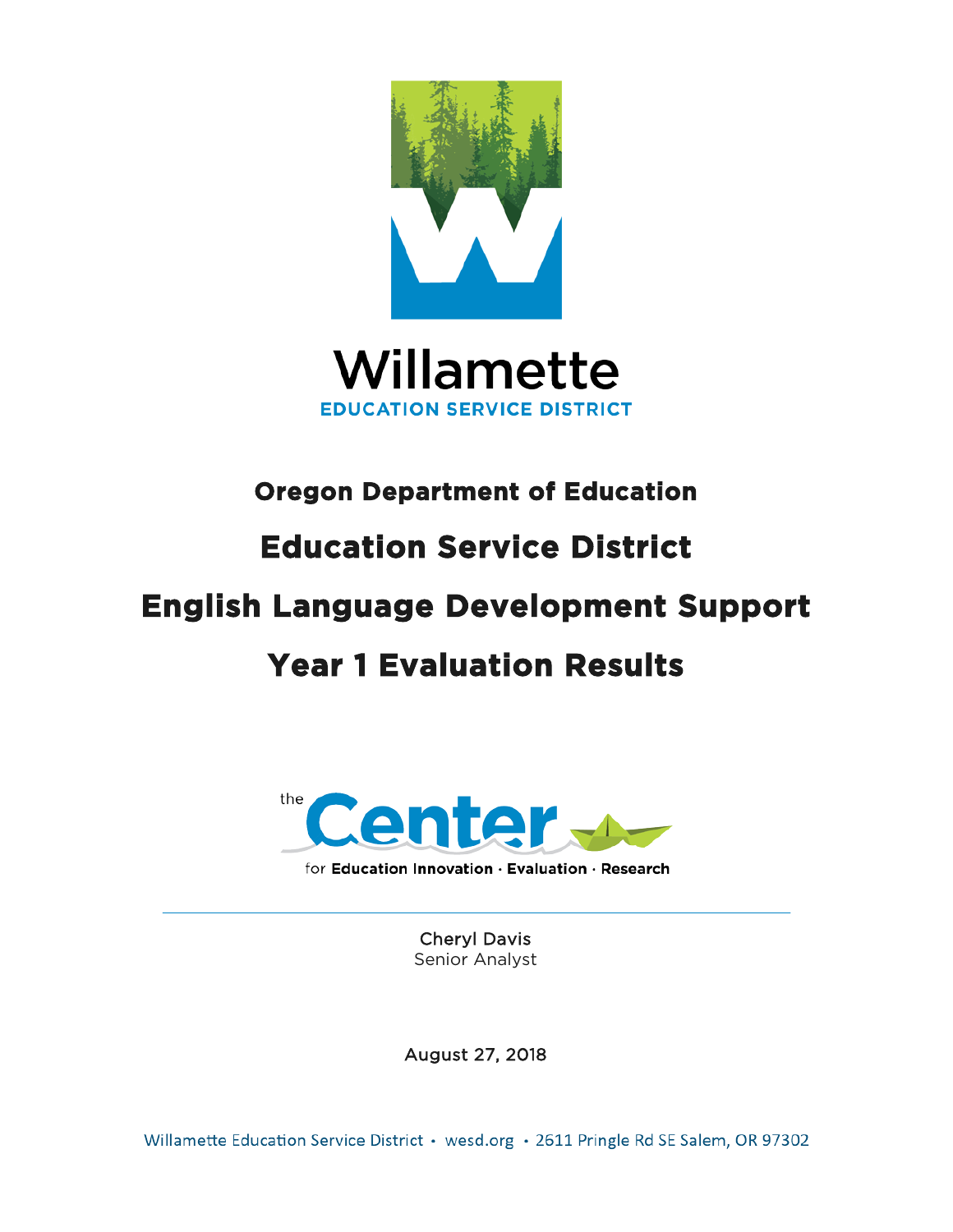### **ODE ESD English Language Development Support Year 1 Evaluation Results**

### **Executive Summary**

This report provides an overview of the first partial year of the implementation of the Oregon Department of Education's special funding to provide English language development support to districts in five Educational Service Districts (ESD) and those nearby with 20 or fewer identified English learners. The purpose of this funding is to address disparities in outcomes of English learners in rural districts by providing technical assistance (TA) on culturally and linguistically responsive pedagogy and practice.

Six English Learner (EL) Specialists were hired to serve five ESDs. They provided technical assistance in 18 different content areas, depending on the needs identified by the programs they served. Participants in 54 districts received services.

Specialists made 467 log entries of 304 technical assistance sessions indicating 801 instances of technical assistance (i.e., they often covered multiple TA areas in one visit). Specialists logged 634 hours of travel time and 896 hours of technical assistance. Fully 88% of TA areas fell into the 11 of the 20 categories.

A response rate of 42% was achieved on the survey to service recipients. Out of 218 TAs, only 11 (.05%) were rated less than satisfactory, and were rated so by just 8 of the 47 respondents (17%). Satisfaction ratings where high, 3.4-3.7 on a 4-point scale.

The overwhelming majority of the responses to the technical assistance offered was positive. Respondents cited specific examples of student learning, feelings of increased competence and ability to have a positive impact on student outcomes, and improved tracking and monitoring procedures which they believed would help them to keep students on track and help them identify students who were not exiting the status in a timely manner who might need additional assistance.

The data collection log was revised several times, likely resulting in undercounting some activities, (e.g., group meetings, materials preparation time, and support provided virtually). Data on the number of students impacted by the technical assistance was difficult to ascertain as the number of EL students a person was working with was not always available for documentation.

Recommendations include:

- 1. Now that initial services have been established, increase technical assistance efforts to families and community leaders.
- 2. Continue to provide support *as identified by local service providers*.
- 3. Explore ways to track and document increases in identification of EL students.
- 4. Develop and adopt a protocol to gauge fidelity in the implementation of skills taught and the resulting impact on student learning outcomes.
- 5. Select case study students to track ELPA scores over time.
- 6. Establish agreements between the service provider and the district to support on-going positive relationships.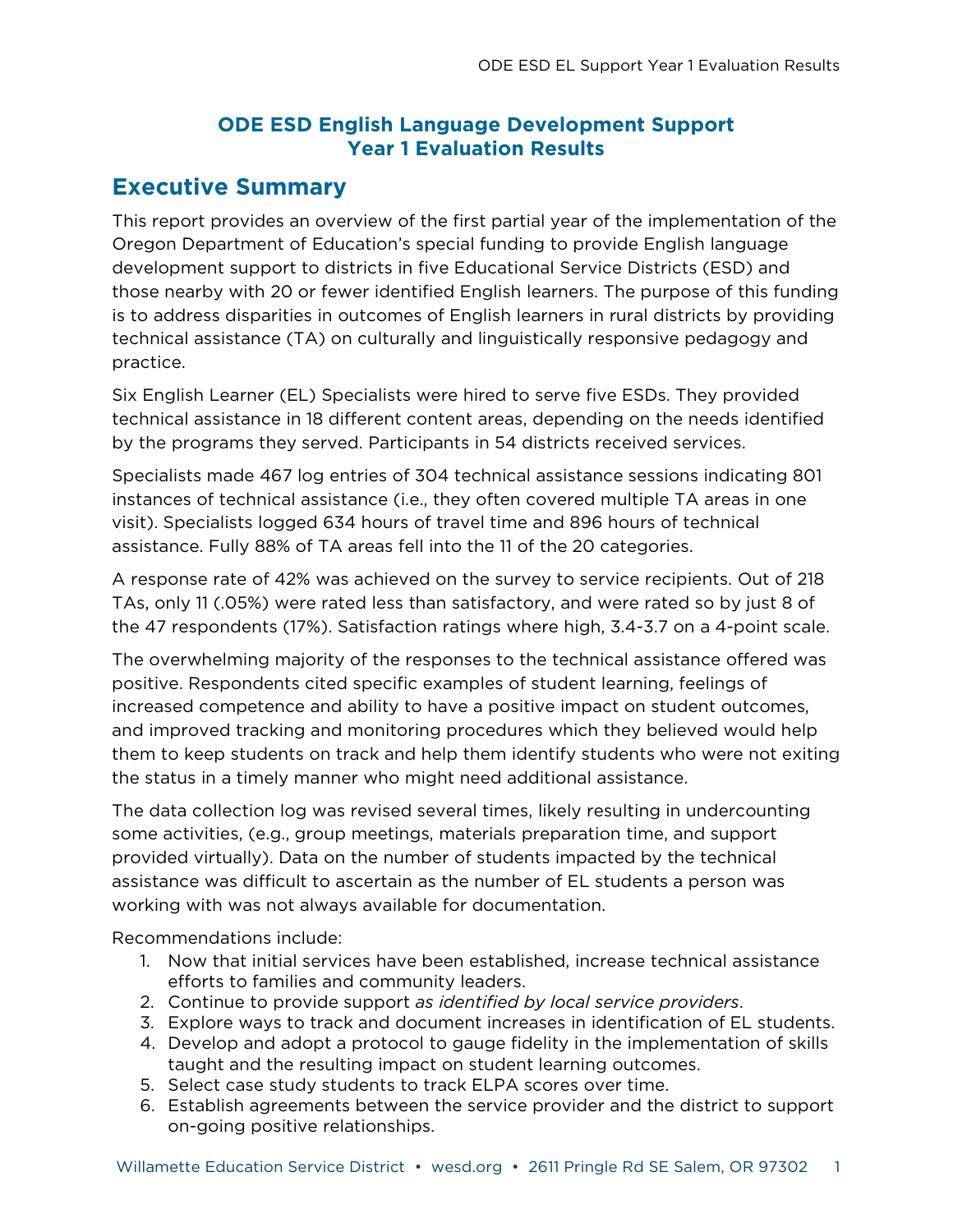## **Background**

HB 3499, passed in 2015, appropriated 12.5 million dollars every biennium to support improving English learners' learning outcomes. Forty districts were identified as having the highest needs and the lowest outcomes. Fifteen were identified as higher need *Transformation* districts and were allocated \$180,000 per year, and 25 as *Target* districts, receiving \$90,000 per year. Technical assistance (TA) was included.

One requirement in the selection of target and transformation districts was that selected districts must have at least 20 identified English learner (EL) students. Nonetheless, the state recognized the need to support districts with numbers less than 20. To do so, up to \$2.5 million of the funds was made available to hire six teachers on special assignment (TOSAs) as English Learner (EL) Specialists who are housed at five education service districts (ESDs) throughout the state. The Office of Equity, Diversity and Inclusion at ODE collaborated with the community and other offices throughout ODE to select the five ESDs. Several criteria were used: 1) geographic representation; 2) low EL numbers identified; 3) total number of EL students throughout the ESD; and 4) the number of districts within the ESD whose data shows a high level of needed support. Currently, the five ESDs are Clackamas, Willamette, South Coast, InterMountain, and Malheur. The commitment from the ESD to house a Specialist is for the biennium. After the biennium, ODE, in collaboration with all ESDs, may decide to make changes in participating ESDs.

ODE reached out to all districts in these five ESDs as well as districts in need of supports to determine how the six EL Specialists could provide TA, and if it would be feasible to serve districts outside of the five ESDs. A guiding principle of the project is that TA is based on the individual district's needs. Although plans are made in conjunction with ODE, the district determines where they need TA, and if they want the assistance of the ODE EL Specialist. There is no requirement that districts participate. By maintaining a district-level emphasis, ODE is confident that it can achieve a systems approach to affecting change for the state's EL students.

By the Fall of 2017, the six EL Specialists had been hired and were in place in each of the five ESDs. The EL Specialists expressed their desire to the ODE Program Lead, Kelly Kalkofen, to include external evaluation as a component of the project. WESD's Center for Education, Innovation, Evaluation & Research (The Center), was contracted by ODE in partnership with the ESDs to conduct these evaluations. In November, 2017, Kalkofen met with The Center's Chief Research Officer, Dr. Ella Taylor, to specify a research plan that would satisfy the needs of the project. This report is a result of that effort.

The remainder of this report provides a summary of the Year 1 data regarding the services provided by the six EL Specialists. There are two separate data summaries: an overview of EL Specialist activities, and a summary of the impact and satisfaction survey to the TA recipients. The report concludes with recommendations for the next year of the implementation of this project.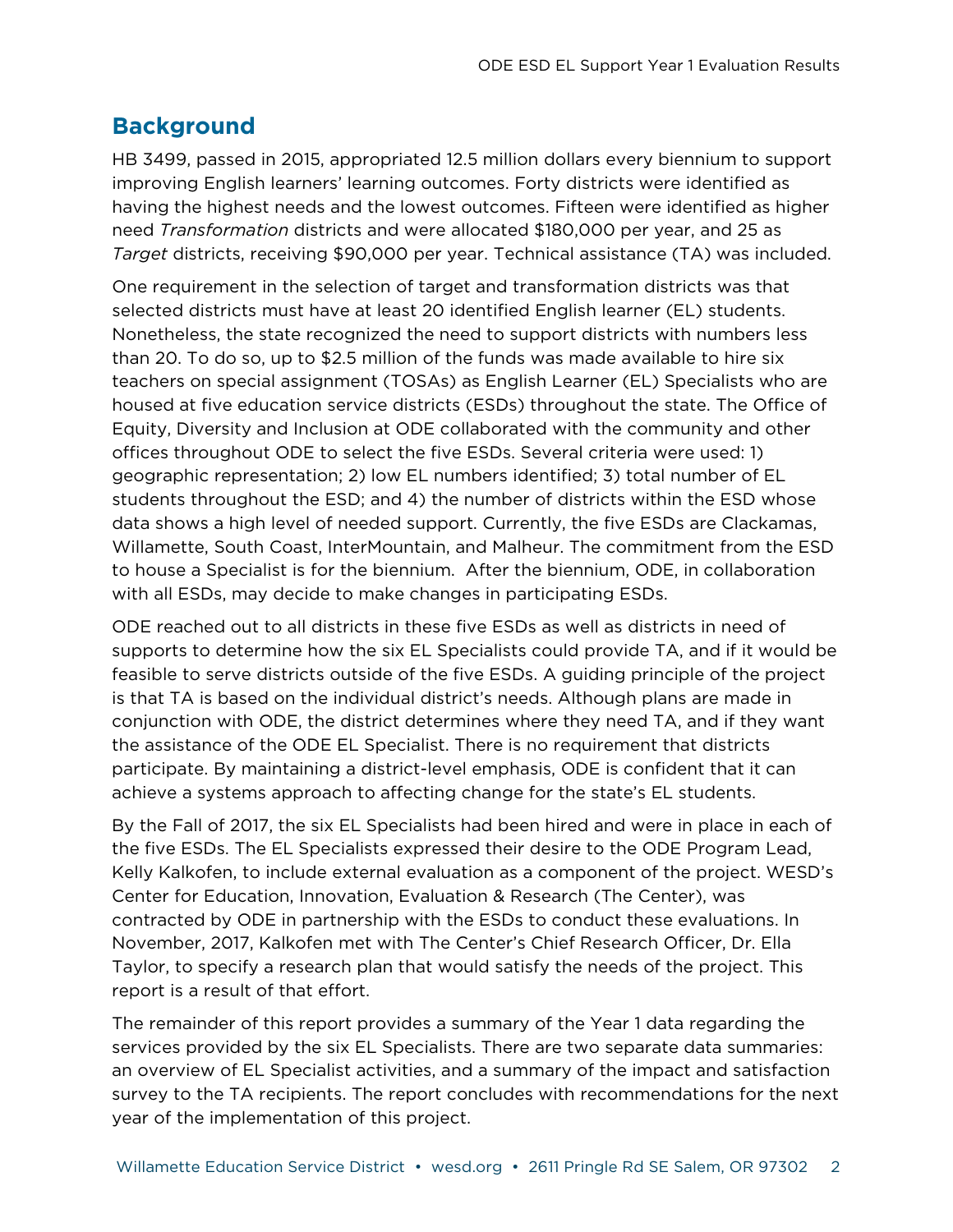# **Summary of Activities Conducted and Participants Reached**

# Methods

EL Specialists log their daily activities to track the services they are providing. In discussing options for tracking data across all six specialists, several desired elements became apparent: 1) the data collection tool should be the same for all six specialists, but would need to be flexible enough to accommodate differences between the specialists' work; 2) the data collection tool should be user friendly and have support; 3) data collection should not be an additional or overly timeconsuming burden on the specialists; and 4) the data should provide meaningful information to inform the specialists' work.

With these elements in mind, the EL Specialists and the ODE Program Lead were consulted by The Center staff to identify key information to track. Center staff used Excel to develop the tracking log. A few specialists converted the spreadsheet to a Google Sheet to accommodate their work style. Dropdown lists, such as typical TA activities and district names, were developed to ease data entry and to facilitate summarization of data. The categories and the logs were revised several times throughout the data collection period. Specialists submitted the logs monthly. Logs were combined into one working Excel spreadsheet for analysis. The time period covered is January, 2018-June, 2018.

## Findings

The highlighted areas on the map below are based on the actual zip codes where EL Specialists made contacts and provided services. The 5 ESDs are home to 72 school

districts. Of these, 4 were identified as Transformation, 9 as Target, 13 as Tier 1 (fewer than 20 EL students), 8 as Tier 2 (eligible to receive 1-time funding), and 27 as Tier 3 (a neighboring district that might be in need of service).

While the original planning would have potentially accommodated 85% of the districts in these ESDs, a number of districts turned down services. Word spread of the TA available, and additional requests came in. Ultimately, the Specialists were able to serve more areas than



originally planned. Sites included ESDs, district offices, school settings, and the community. Technical assistance was provided to seven school districts by the Clackamas EL Specialist, eight by the Malheur EL Specialist, 11 by the InterMountain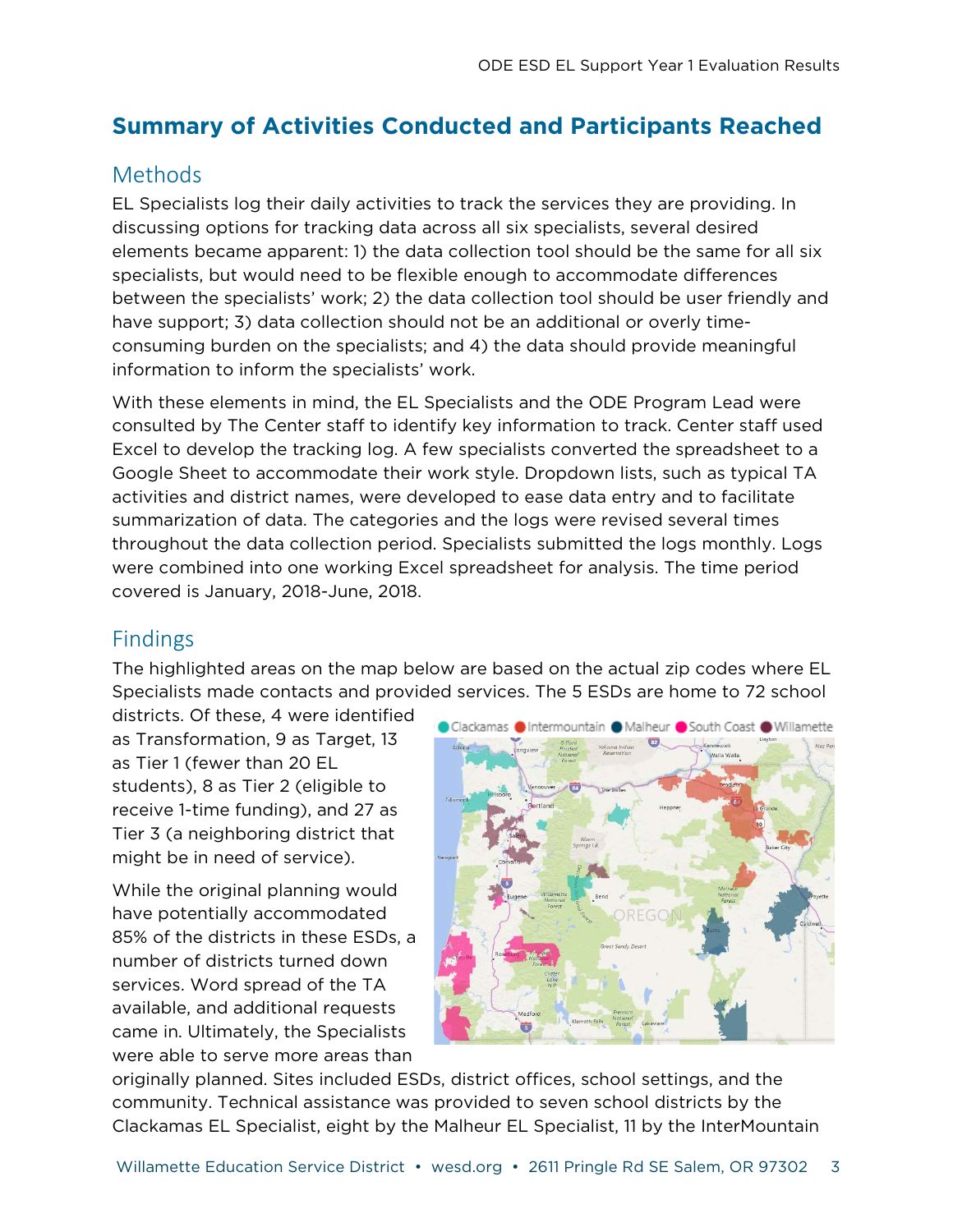EL Specialist, nine by the South Coast EL Specialist, and 19 by the two Willamette EL Specialists. (Because of the number of programs involved, two specialists worked the Willamette Education Service District.) It should also be noted that the InterMountain EL Specialist was on leave for three months, and the second Willamette ESD EL Specialist, initially hired part time, became full time in January, 2018.

Specialists were asked to record the amount of time they spent in travel and the amount of time spent in actual technical assistance. During this 5.5-month period, they logged 634 hours of travel time and 896 hours of technical assistance.

Specialists were directed to include in their logs the names of individuals involved in each TA session, and to provide their roles. Specialists met with at least 208 individuals (many more if group professional learning sessions are included), often multiple times. In order to capture the roles of people involved, Specialists were asked to enter meetings with multiple attendees in separate records. To avoid counting the entries as multiple TAs, Specialists indicated the group nature of the meeting. Specialists made 467 entries with 304 sessions indicating 801 instances of technical assistance (i.e., they often provided multiple TA areas in one visit).

The chart below provides a breakdown of the roles of the recipients of technical assistance. These percents are based on unduplicated individuals (n=208).



Content teachers (33%), EL teachers (30%), and administrators (26%) received the most assistance. EL teachers (n=62) were broken down into three categories. Seventy-one percent of the EL teachers receiving TA services were experienced, 23% were new, and 6% were veteran teachers who were new to serving EL students.

Grade levels associated with all TA recipients, including

those with multiple visits (n=467) can be found in Figure 2 below. The vast majority of services were provided to elementary and k-12 programs.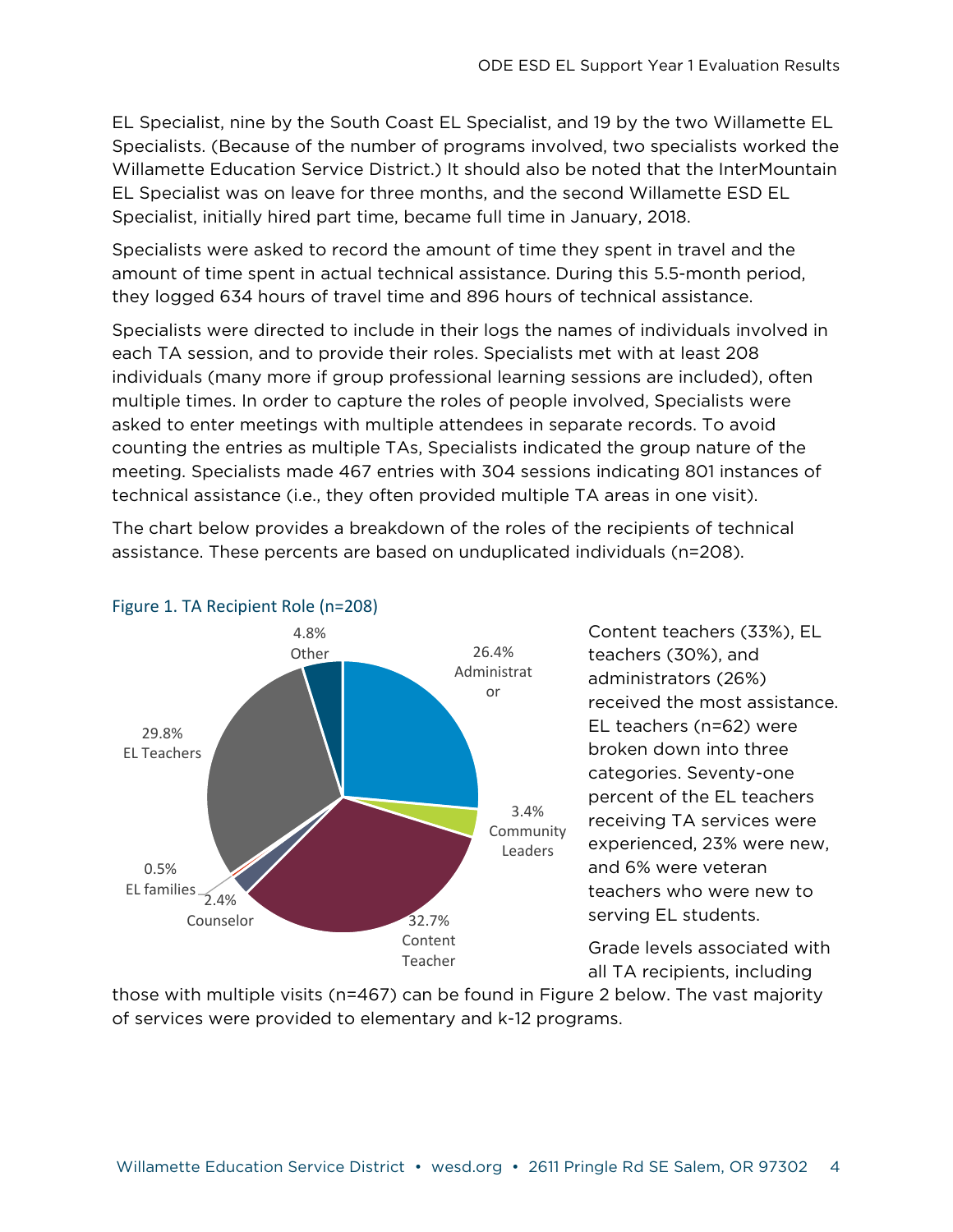

#### Figure 2. Grade Levels Associated with TAs (n=467)

EL Specialists could choose up to four TA categories. Fully 88% of TA areas fell into the 11 out of 20 categories found in Figure 3. Administrative support and assistance in developing the District's EL plan was the focus of the TA 16% of the time, followed closely by data collection and analysis (12%). The next two most popular areas of focus were curriculum development and support (11%) and observations and feedback (10%). Selected 1% of the time or less were starting an EL program, monitoring supports and protocols, establishing language objectives, physical space, family nights, and transition planning.

#### Figure 3. Most Often Selected TA Areas (n=801)

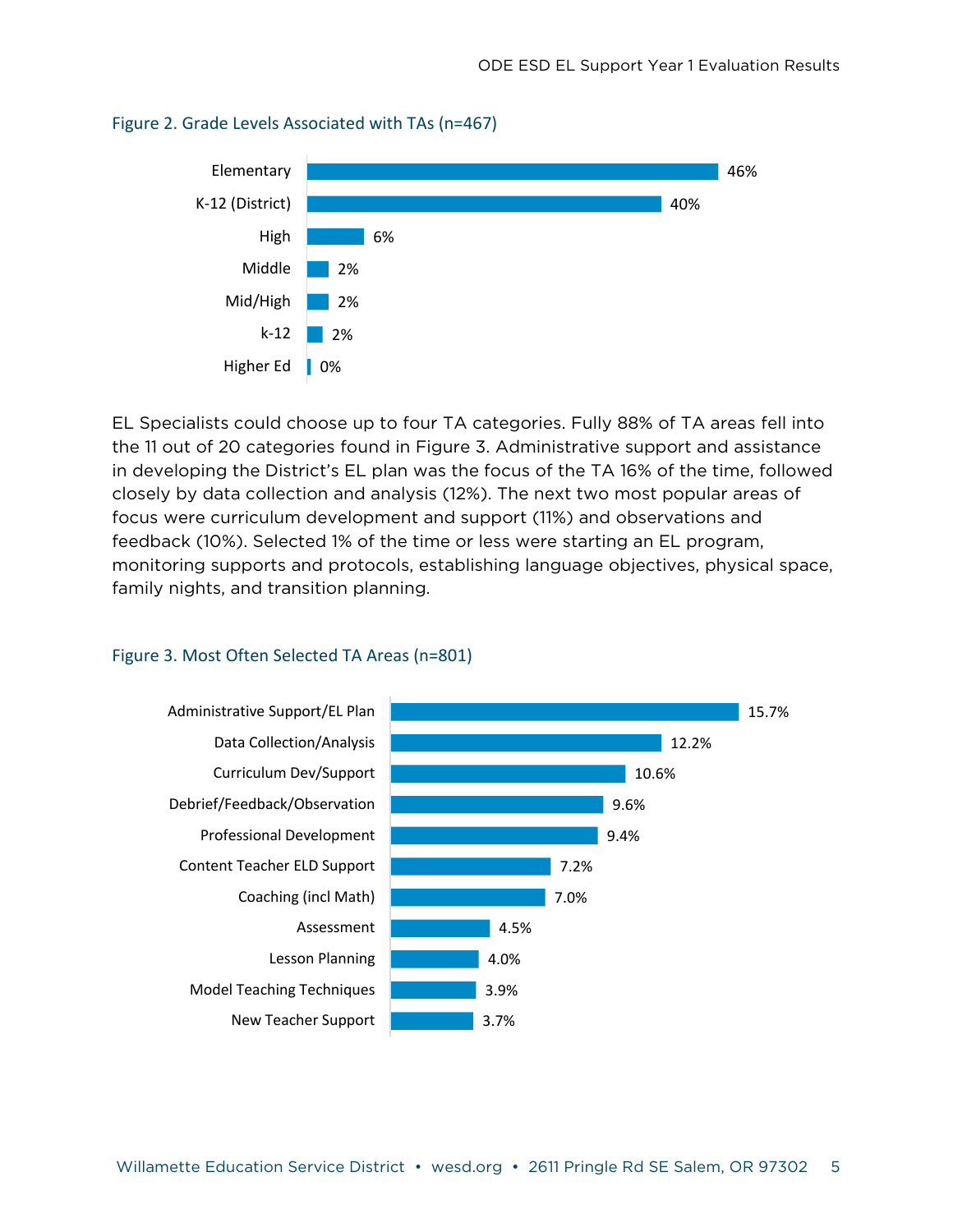# **Summary of Impact on TA Recipients and Their Stakeholders**

# Methods

While the logs provided information on the output of the EL Specialists, data was also needed on the impact of their services. Measuring impact on student outcomes is not recommended at this point because of the brief timeframe and the focus of the activities (i.e., it was an implementation year). Nonetheless, it is important to determine if a) the services provided met recipients' needs, b) if they are making changes in their behaviors based on the technical assistance sessions and c) what changes, if any, they are seeing in the short-term outcomes of those they serve. The survey was conducted through Google Forms in April, 2018 and does not include individuals receiving TA after that time.

## Findings

The six EL Specialists were asked to provide the email addresses for both those who chose to participate in services (n=100) and those who chose not to participate (n=25). Sixty-four different districts were sent survey requests, and 47 schools or districts from 35 different districts responded. Multiple individuals from districts may have received the survey, but only one or two from an institution typically responded. Three reminders were sent. Only 5 (20%) of the people who did not participate responded, whereas almost half of the people who did receive services responded (n=42, 42%).

The majority of respondents were EL Teachers, followed by superintendents. Respondent roles are found in Figure 4 below.

#### Figure 4. Respondent Self-identified Roles (n=47)



The first measure of impact reviewed was whether or not the institution wanted to continue services into the next year. As can be seen in Figure 5, if the individual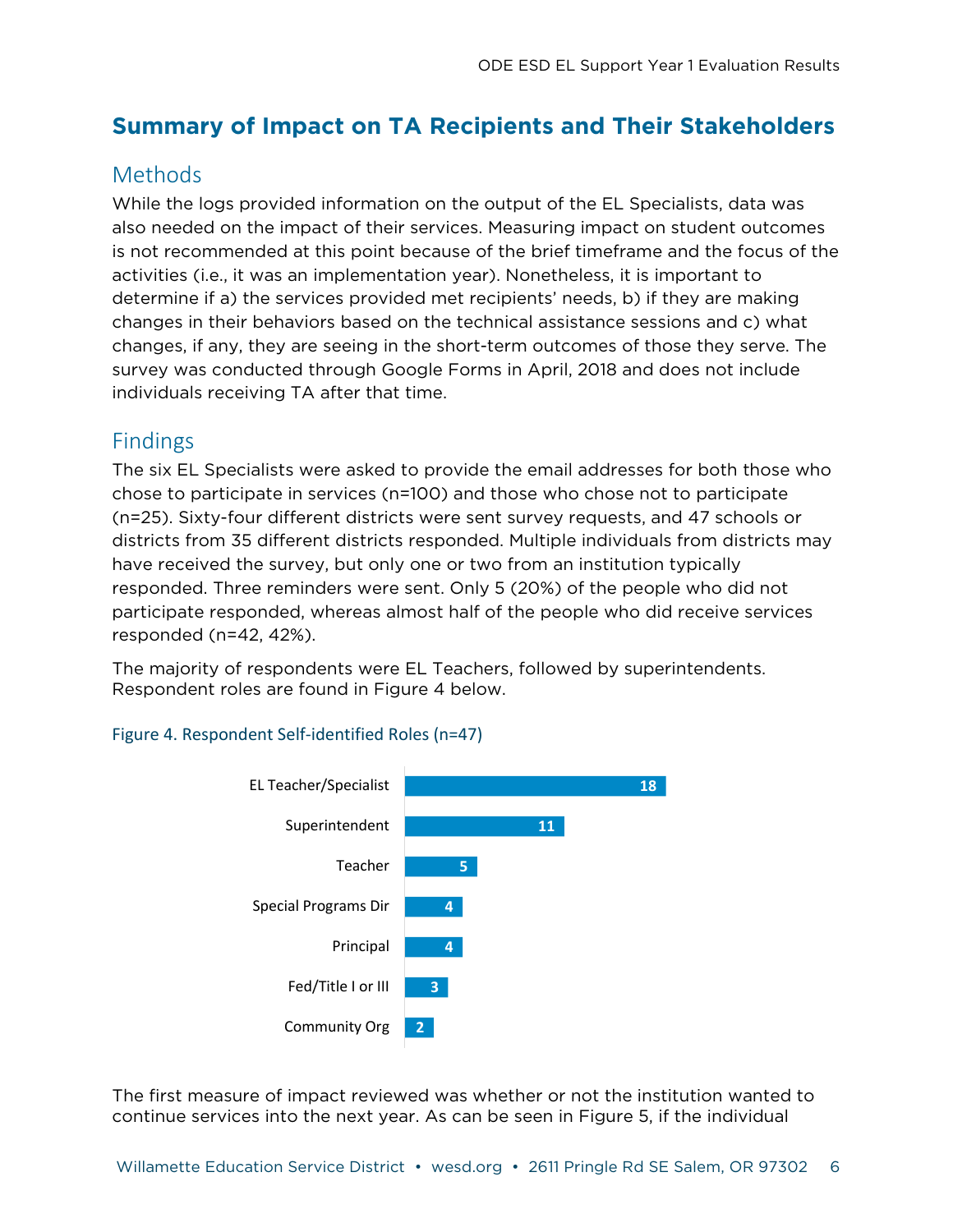received services, he or she was more likely to want to continue services. Locations identified as *initial contact only* turned down services and were not re-contacted.



#### Figure 5. Respondents' Desire to Continue Services by Number of Visits

Services were typically turned down because they had no identified EL students in their programs at that time. Only one program, one that received multiple visits, declined services for the next year due to dissatisfaction with services.

Table 1 lists the 18 different TA areas respondents identified as receiving and their satisfaction rating of that service. The bluebarred column on the left shows the number of respondents indicating the category of services (listed in the middle column) that was received. The rightmost column indicates the average satisfaction rating. The green highlights specify the areas with

|                          |                                              | Average  |
|--------------------------|----------------------------------------------|----------|
| <b>Number Responding</b> | <b>Technical Assistance Area</b>             | (4 high) |
| 30                       | Curriculum Support                           | 3.5      |
| 29                       | 3.5<br><b>Administrative Support</b>         |          |
| 29 <sub>1</sub>          | FI Plan<br>3.4                               |          |
| 27 <sup>1</sup>          | Coaching/Observation/Feedback<br>3.6         |          |
| 25                       | Professional Development<br>3.6              |          |
| 23                       | 3.4<br>Assessment                            |          |
| 23                       | 3.4<br>Data                                  |          |
| 23                       | Documentation<br>3.4                         |          |
| 23                       | 3.4<br>Establish Language Objectives         |          |
| 23                       | 3.5<br>Newcomer Support                      |          |
| 23                       | Provide Classroom Materials<br>3.5           |          |
| 22                       | 3.4<br>Lesson Planning                       |          |
| 22                       | <b>Model Teaching Techniques</b><br>3.6      |          |
| 21                       | Monitoring Support/Protocol<br>3.5           |          |
| 20 <sub>1</sub>          | <b>Exiting Support/Protocol</b><br>3.4       |          |
| 13 <sup>1</sup>          | <b>Family Night/Parent Engagement</b><br>3.5 |          |
| 9                        | <b>Starting ELD Program</b><br>3.7           |          |
| 5                        | <b>Math Coaching</b>                         | 3.4      |

#### Table 1. Respondent Satisfaction Ratings for each TA Area

the highest satisfaction ratings; however, the ratings were consistently high, ranging from 3.4 to 3.7 on a 4-point scale.

Out of 218 TAs, only 11 (.05%) were rated less than satisfactory. These ratings came from eight of the 47 respondents (17%). Four of the 11 explanations revealed that the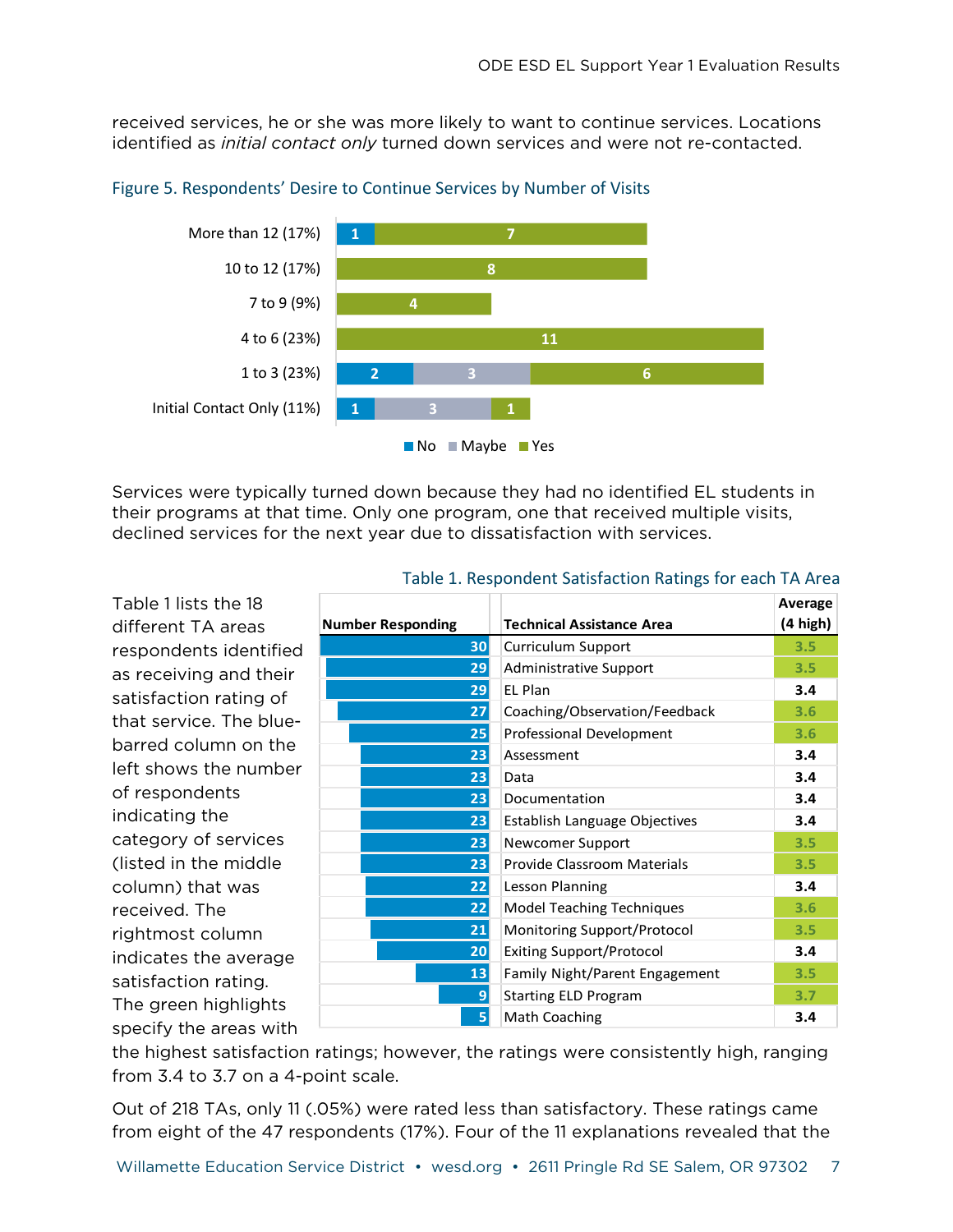topic either had not been covered or was scheduled to be covered shortly (assessment, data, newcomer support, monitoring support/protocol). It is unclear why they rated dissatisfaction with an area where they had not received services. One can speculate that the survey either indicated areas that they did not realize were available, or that they wished they had received the service earlier in the year. Four more indicated they wanted more in the area or that what they received in the area was inadequate (curriculum support, professional development, provide classroom materials (2)). The remaining three areas (documentation, newcomer support, coaching/observation/feedback) were indicated by the site that chose not to receive services the next year.

| <b>Technical Assistance Area</b> | <b>Number</b> | Reason                                       |
|----------------------------------|---------------|----------------------------------------------|
| Curriculum Support               |               | Wanted more to strengthen instruction        |
| Coaching/Observation/Feedback 1  |               | Information conflicted with prior knowledge  |
| <b>Professional Development</b>  |               | Want more for teaching staff                 |
| Assessment                       |               | Planned for next meeting                     |
| Data                             |               | Planned for next meeting                     |
| Documentation                    |               | Information conflicted with prior knowledge  |
| Newcomer Support                 | 2             | Information conflicted with prior knowledge; |
|                                  |               | Not discussed                                |
| Provide Classroom Materials      | 2             | Presentation dry; Wanted more to strengthen  |
|                                  |               | instruction                                  |
| Monitoring Support/Protocol      |               | Never talked about                           |

#### Table 2. Reasons for Dissatisfaction with Technical Assistance

Finally, in addition to satisfaction with the content areas of TA, 100% of recipients indicated they were satisfied with the length and number of TAs they received.

In future years, direct observation measures of impact will be implemented. For this first partial year of services, only service recipient perceptions of the impact were solicited.



Recipients were first asked, *What changes have you made in your practices or policies as a result of the English Language Learner support you received?* Below are several representative responses:

"I am in a very rural area. Support is slim. This is the first time that I have had assistance/support for my student. Thus, she is now able to receive services based on her needs."

"The support we received helped us reorganize our system of teaching ELD"

"We have a more efficient and comprehensive system to monitor ELs."

"I now have a larger PLC of educators that I can collaborate with to problem solve and bounce ideas off of."

"Started parent meetings, set easy school contacts available for parents"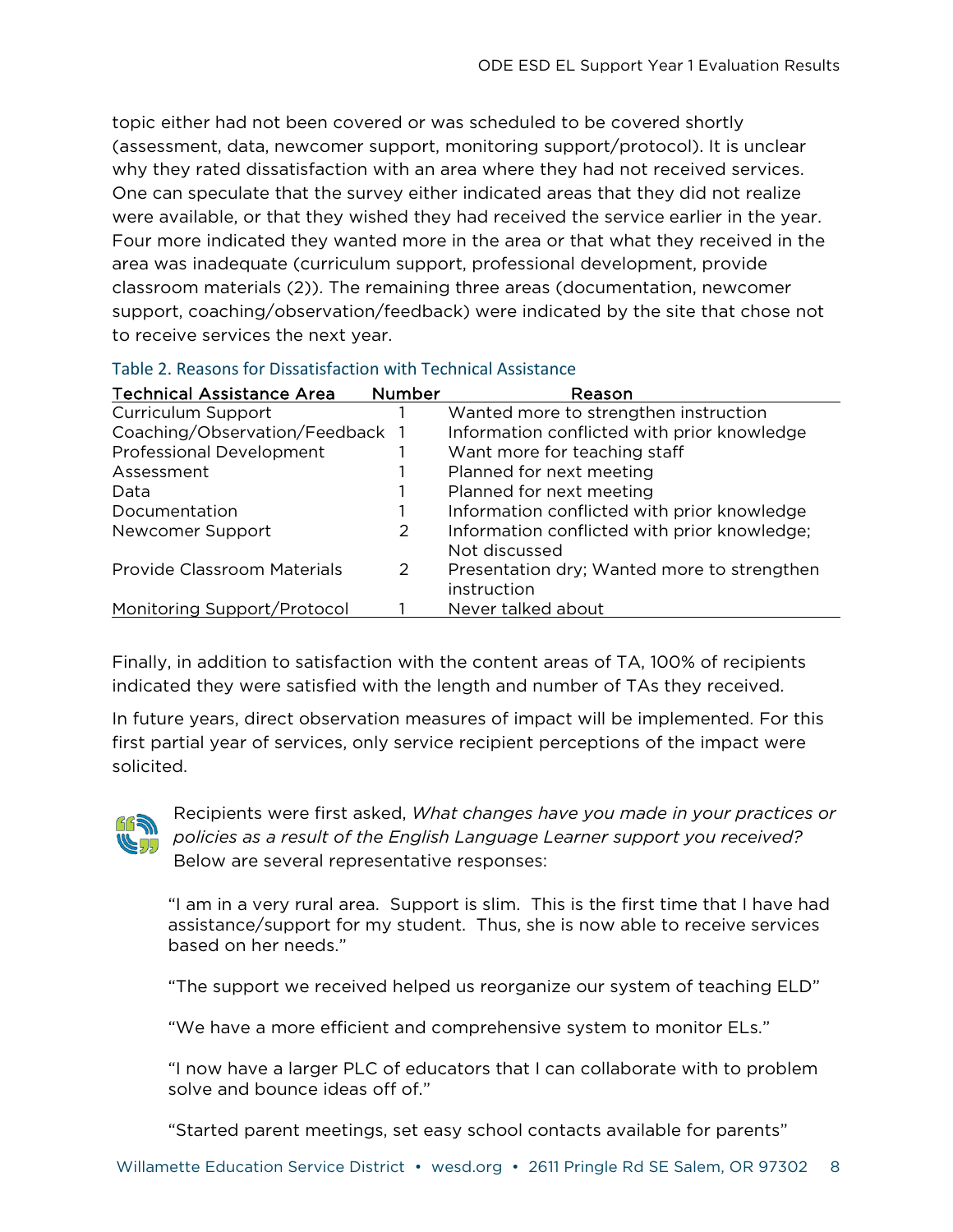"Our district will also implement structured data collection and progress monitoring of ELL students in their ELD classes as a result of the support."

"We redid our EL Plan to be more current with our practices, and dug deeper into what we need to do in order to continue/be more successful for our students."



Next, recipients were asked to reflect on *the impact on the child, the student's*  family, classroom, teacher, or administrator resulting from the English **Language Learner support you received. They following responses represent** their thoughts.

"My student has gained more confidence and is communicating better and better. She now knows the vocabulary words to use to explain herself…she has become a better writer and is more expressive and detailed."

"The lesson planning scratches the surface, but learning to collect various types of authentic data on the student, and develop relationships with them and their families will ultimately equip me with the background knowledge I need to help them move forward."

"Teacher feels like there is somewhere to go for help and support, families feel supported and like they have an advocate at their schools"

"The Kindergartner has used language and has learned a lot through telling stories!"

"More parent and family engagement supported by ELL Nights"

"Deeper understanding of the law and much better support for families and students."

"The classroom teachers have learned new strategies to use with their EL students. We were able to complete our EL plan with the extra advice and suggestions."



In response to the item *What priorities would you like to work on [in the next year]?,* respondents were thoughtful in their responses. Besides working on **the students into high school, helping students integrate, and Students integrate** monitoring and tracking progress, they provided the following priorities:

"ELL/SPED identification process"

"I would like support in setting up a system of data collection and ongoing assessment with ELL students in our district that goes along with the adopted ELD curriculum."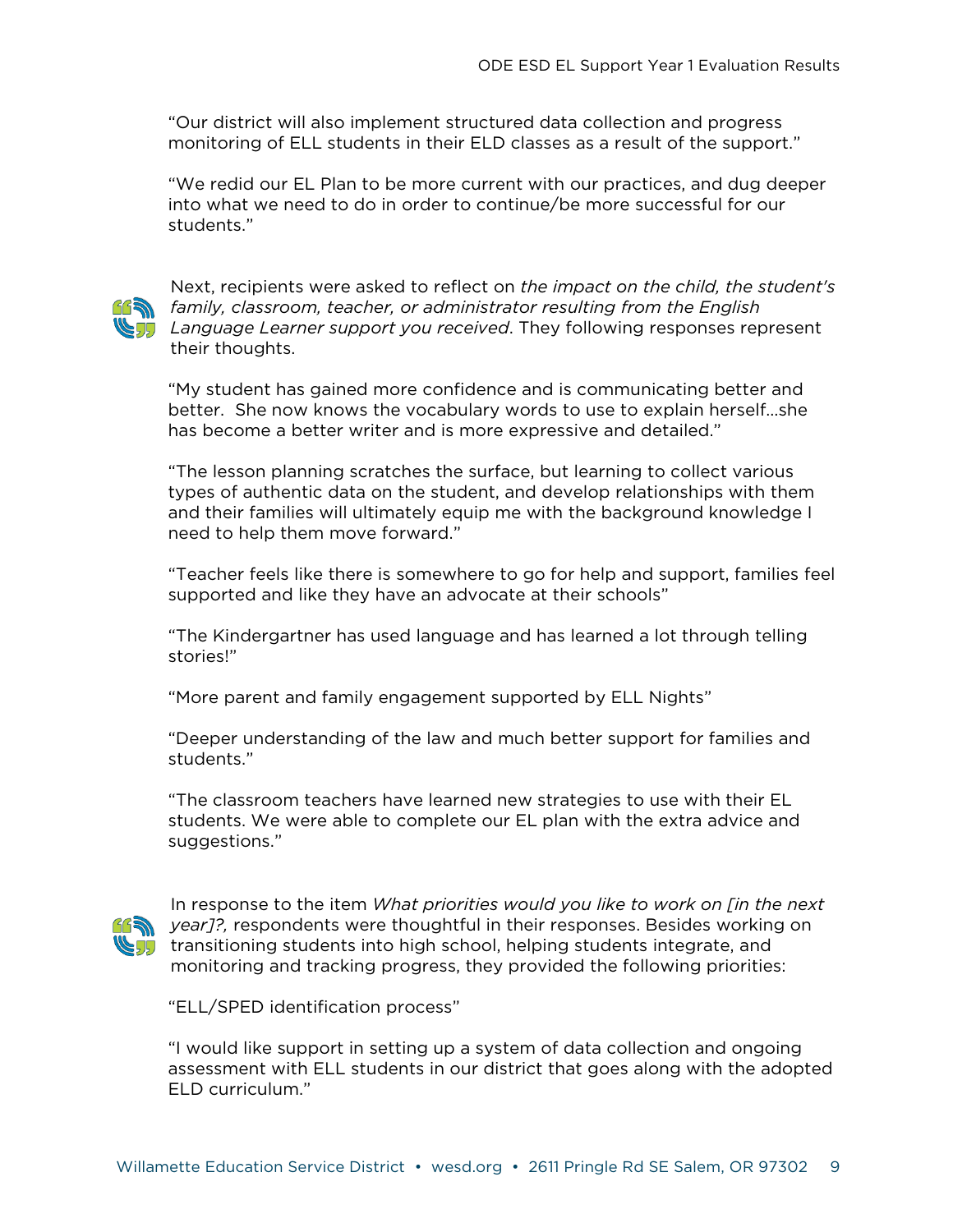"Continued support on the new tracking system as well as support for continued integration of ELP standards in the classroom for dual language. In addition, we are interested in formative assessments that can be used by classroom teachers to measure the ELP standards."

"Cultural outreach into the community"

"Educating our district about common practices, engaging/valuing families"

"Getting the ELL families involved with their schools. Making them feel welcome and being able to feel that they can support their children's education."

"I would like to work on expanding my teaching practices by further developing a scope and sequence for my lessons next year, as well as "expanding the brand" by helping the students share their knowledge in meaningful ways with other students, and share strategies with teachers in our district to help EL students that are in their classes."

"We really need some whole staff professional development in ways that classroom teachers can support our EL students. We also need some help with monitoring and exiting."

"We would like to continue to be able to collaborate with the EL specialists and the other districts in order to know what other districts are doing that has been successful for their ELs and their programs. This is especially important since we are such a small district and so rarely get to collaborate with and learn from other ELD teachers and programs. Support from specialists and from other districts who meet with us has been especially helpful this year to me as a new EL coordinator since there is no one in my district I can go to with many of my questions."



When asked, *Do you have any additional comments you would like to add to help us improve services to our consumers in the state of Oregon?*, a few specific suggestions were elicited:

"I think Oregon would be smart to extend mentorship to a teacher's first few years in a new building. This scaffolded approach could help us retain the best teachers and provide the best learning opportunities for our students."

"If there is not a procedure or protocol set up and working in place already to provide translated report cards to parents that would be very important. Also, some parents of children learning a second language may face barriers such as illiteracy. It would also be important to offer equitable options for parents such as oral presentation in their language regarding report cards, progress reports and for other meetings such as IEP's about their child."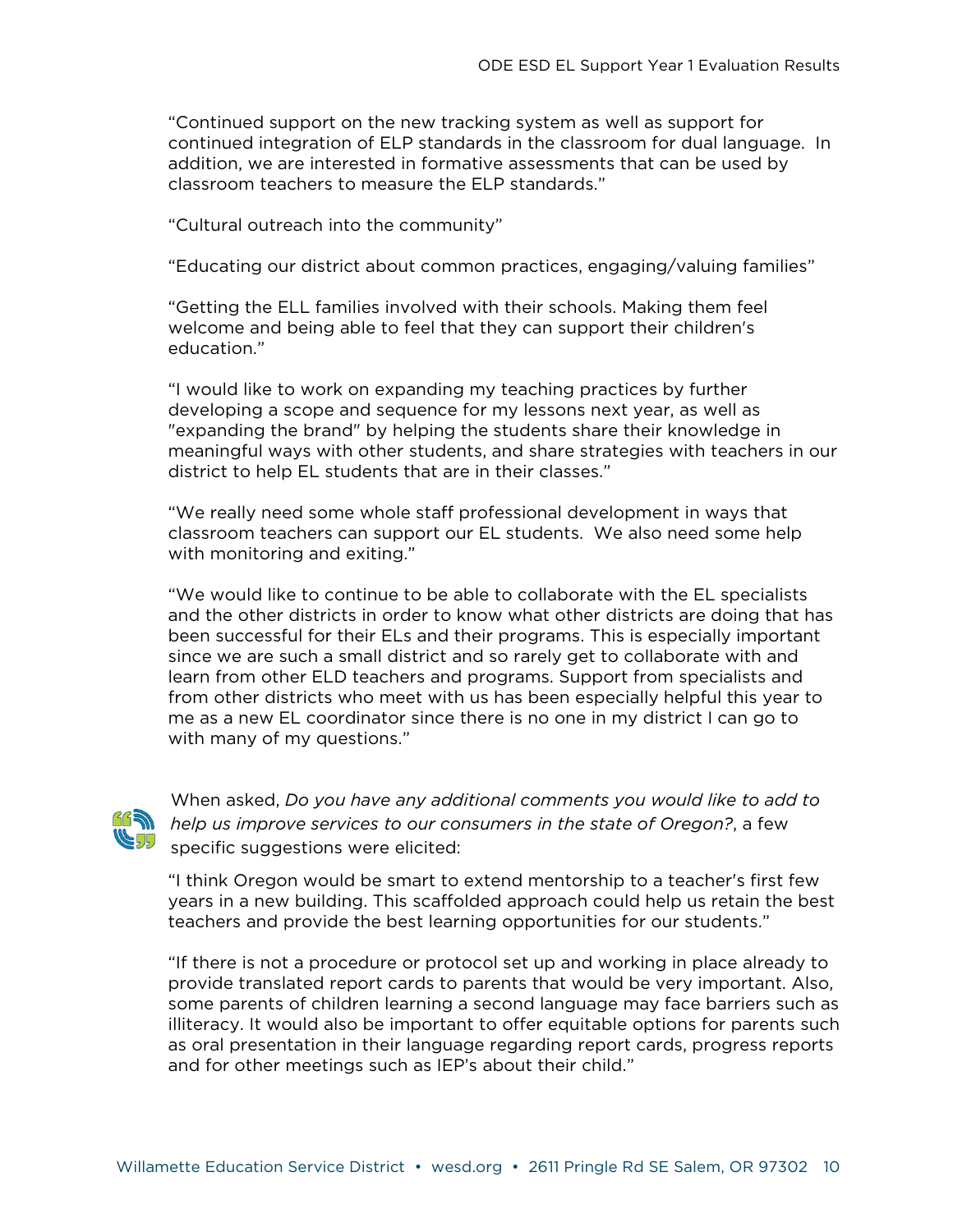

For the most part, though, responses to this item were to communicate A appreciation, both to the state and to the individual EL Specialists. Gratitude was expressed to each one of them by name, as well as to ODE.

"Thank you for setting this program up so that we can all be better educators to such an amazing and important population of students!

"This has been a really beneficial resource and I know that our school has appreciated the extra support and I have heard the same sentiments at other meetings as well with other district reps. Thank you!"

"I felt that the team that came to our district were empathetic with the problems in working with ELs in a small school district. They were full of ideas and were readily available to be of service."

"Special thanks to Dawn Granger for providing support to my teachers and our district!"

"I love working with Ashley, she is wonderful, professional, and approachable."

"[Janice Scudder] is a great coach, doesn't hold back, and is very observant regarding areas of strength and need."

"Brittany and Katie were great for me this year. I am very thankful for them…"

"THANK YOU THANK YOU THANK YOU!!! These ladies are knowledgeable and have just the right personalities too to deliver feedback in order to move our program forward for our staff and students. We very much appreciate this support!"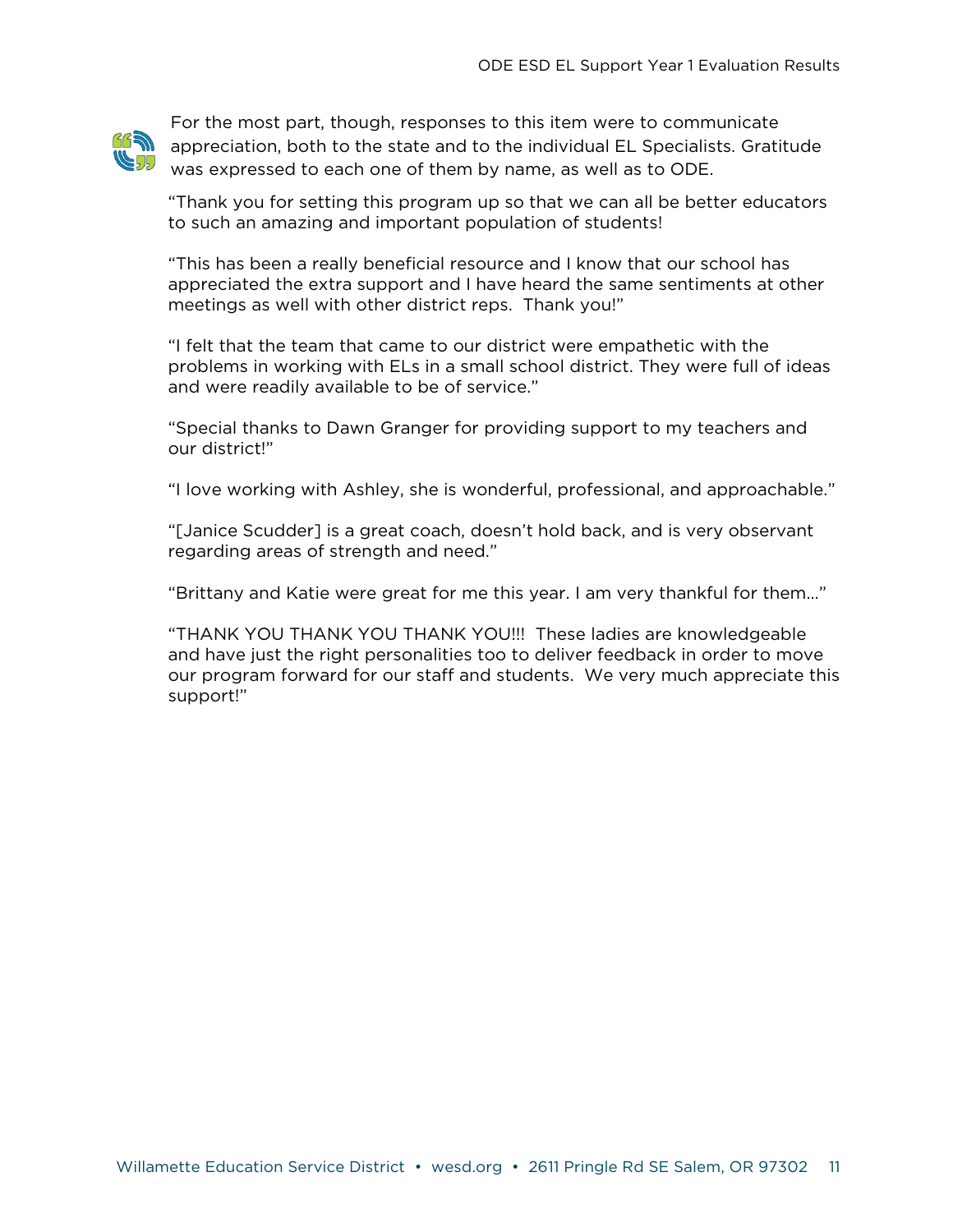# **Limitations**

Evaluation of this first partial year of the project has provided an opportunity to establish effective data collection tools and methods, and to improve upon procedures for future years. During this first year, the data collection log was revised several times, creating some confusion about the appropriate way to capture data. This likely resulted in some undercounting of activities, especially related to meetings of groups of at the district or program level. Midway through the process, specialists added tracking the time they spent preparing materials for specific programs. Because this was not captured for the entire time frame, it was not reported. In addition, in-depth support provided via phone, email, or through other virtual media was not consistently captured. Specialists have a better understanding now of the purpose of the data collection and when these types of interactions should be documented. The next revision of the log will include a field for email addresses so that satisfaction surveys can be sent at intervals throughout the year instead of only at the end of the year. Additional years of data collection will increase the reliability of the tools. Finally, data on the number of students impacted by the technical assistance was difficult to ascertain. This was because some of those involved in support took the information back to others in their schools, and the number of EL students a person was working with was not always available for documentation.